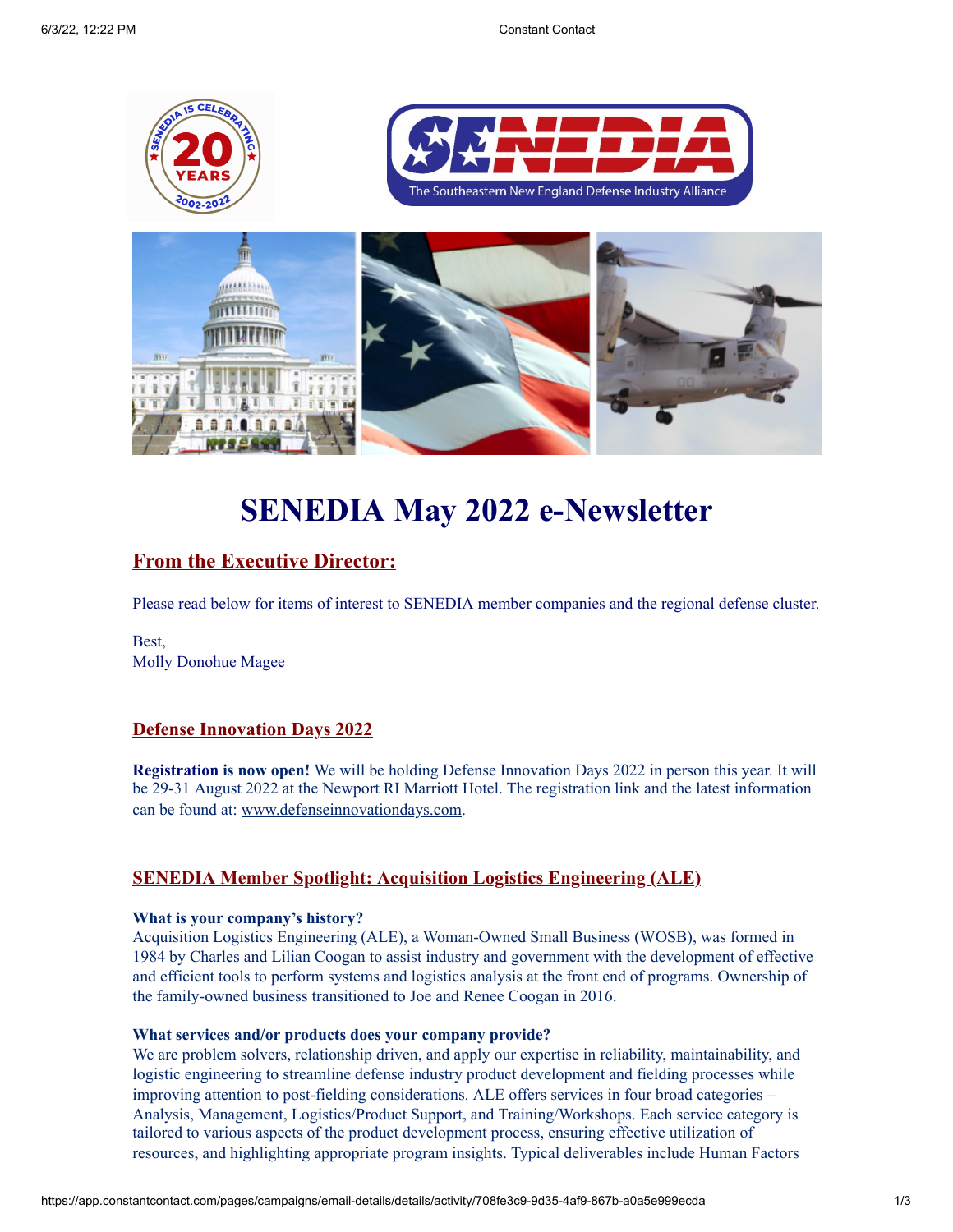Analysis; System Safety; Reliability, Availability, and Maintainability (RAM) Predictions; Failure Mode, Effects and Criticality Analysis (FMECA); Logistics Product Development; and Technical Manuals.

### **Why do you consider membership in SENEDIA valuable?**

Being a part of SENEDIA provides an important connection to the news and events happening at the local level, as well as national news relevant to Southeast New England. This is our home, and we have a shared interest in building a strong defense industry within our community. Also, taking advantage of the networking and collaboration opportunities provides an enormous value that is hard to beat!

### **If a company wants to do business with yours, whom should they contact?**

To learn more about our logistics engineering solutions, please feel free to contact ALE's Business Director, Stephen Brunner, at  $sbrunner@ale.com$  or call us at (614) 436-1609. More information about our services is available on our website at [www.ale.com.](http://www.ale.com/)

### **PTECH Cybersecurity Program visit to URI**

Earlier this month, students from the PTECH Cybersecurity program visited University of Rhode Island. Students were given a tour of the campus, as well as a presentation on computer science pathways by Dr. Lisa DiPippo, Chair of Computer Science Department. Graduating seniors from the CyberCorps Scholarship For Service [SFS] also shared about their passion for IT and about their next chapter working with the federal government.

*CyberCorps Scholarship For Service (SFS) is a unique program designed to recruit and train the next generation of information technology professionals, industrial control system security professionals, and security managers to meet the needs of the cybersecurity mission for Federal, State, local, and tribal governments. For more information, please visit, [www.sfs.opm.gov](http://www.sfs.opm.gov/)*





## **U.S. Commerce – Discover Global Markets – the Blue Economy – Providence, RI – 20- 22 September**

Discover Global Markets business development forum is the U.S. Department of Commerce's flagship event series for U.S. exporters. The forum features a dynamic mix of plenary sessions, topical roundtables, prescheduled one-on-one meetings with U.S. commercial diplomats, buyers and ministry officials from key markets around the globe, and plenty of networking! This year it is being held in Providence RI. More information: [here](https://www.senedia.org/wp-content/uploads/2022/05/DGM-Providence22_Blue-Economy_Attendee-Flyer.pdf).

> *SENEDIA is a catalyst for thought leadership and technical innovation in undersea technology, cybersecurity, and other critical defense technologies. www.SENEDIA.org*

> > **Southeastern New England Defense Industry Alliance Two Corporate Place - Suite 203 - Middletown, RI 02842**